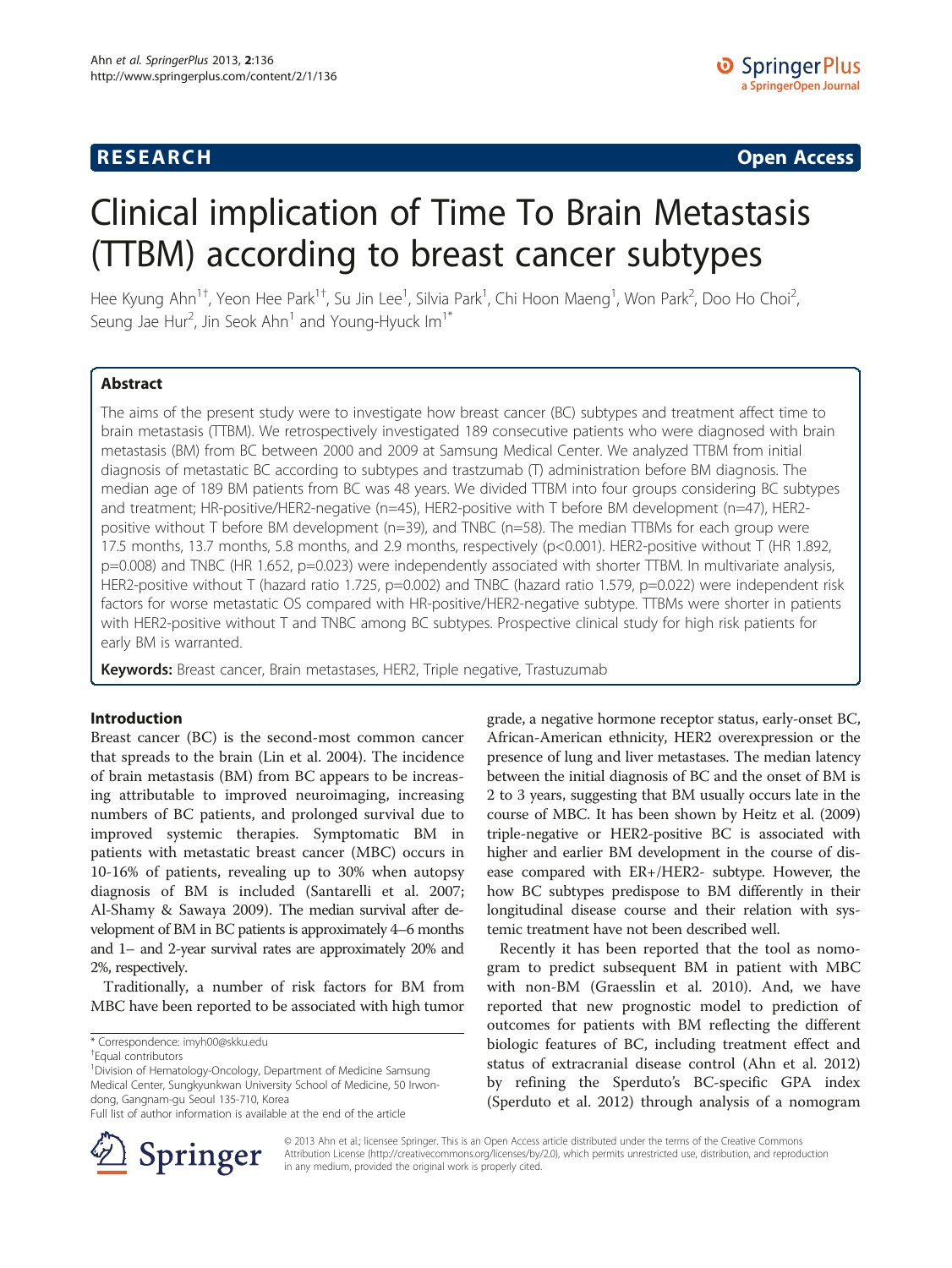and through the incorporation of unique biological features of BCs. Thus, we need to incorporate time to BM (TTBM) in addition to selection of enriching patients and prediction prognosis of BM from BC.

We hypothesized that MBC patients may predispose to BM differently during the disease courses according to BC subtypes and treatments, and timing of BM may affect metastatic survival.

In the present study, we aimed to describe how tumor subtype and therapy-related factors of anti-HER2 treatment differently affect TTBM in BC patients. Next, we investigated whether TTBM influence on metastatic overall survival in MBC patients.

## Patients and methods

## Patients' cohort

From the data base in our institute, we identified 223 consecutive patients who were diagnosed with BM from BC between 2000 and 2011 at Samsung Medical Center. Among these, we excluded 25 patients who did not have available IHC data of estrogen receptor (ER), progesterone receptor (PgR), or HER2. An additional 9 patients whose clinical data were incomplete were excluded, leaving a final cohort of 189 patients (Figure 1). All patients had histologically confirmed adenocarcinoma of the breast in the primary and/or metastatic sites(s) by two experienced pathologists who determined the primary tumor characteristics. Clinical data including patients characteristics, tumor subtype according to the status of immunohistochemical staining for ER, PgR, and HER2. The status of ER and PgR positivity were defined by Allred scoreof 3–8 by IHC using ER antibody (Immunotech) and PgR antibody (Novocastra), respectively.HER2 status was evaluated using an antibody (DAKO)and/or fluorescence in situ hybridization (FISH). Grades 0 and 1 for HER2 by IHC were defined as negative and grade 3 as positive. In patients with HER2 2+ by IHC, FISH was performed to confirm HER2 amplification. Triple negativity was defined as a lack of ER,PgR, and HER2 expressions.

Routine screening for BM was not performed. BM was diagnosed using brain magnetic resonance imaging (MRI) and/or surgical intervention when clinically suspected. Treatment modalities for BM included symptomatic management with corticosteroids, WBRT, surgical resection, SRS, and/or systemic treatment at physician's discretion.

#### Statistical analysis

Patient characteristics were compared using chi-square and Fisher's exact test (categorical variables). Time to brain metastases (TTBM) was defined from the date of initial diagnosis of distant metastasis to the date of BM diagnosis. TTBM according to BC subtype and trastuzumab treatment was assessed by Kaplan-Meier methods and compared using log-rank test. Multivariate analysis to assess prognostic factor for TTBM was performed using a Cox-proportional hazards model, and

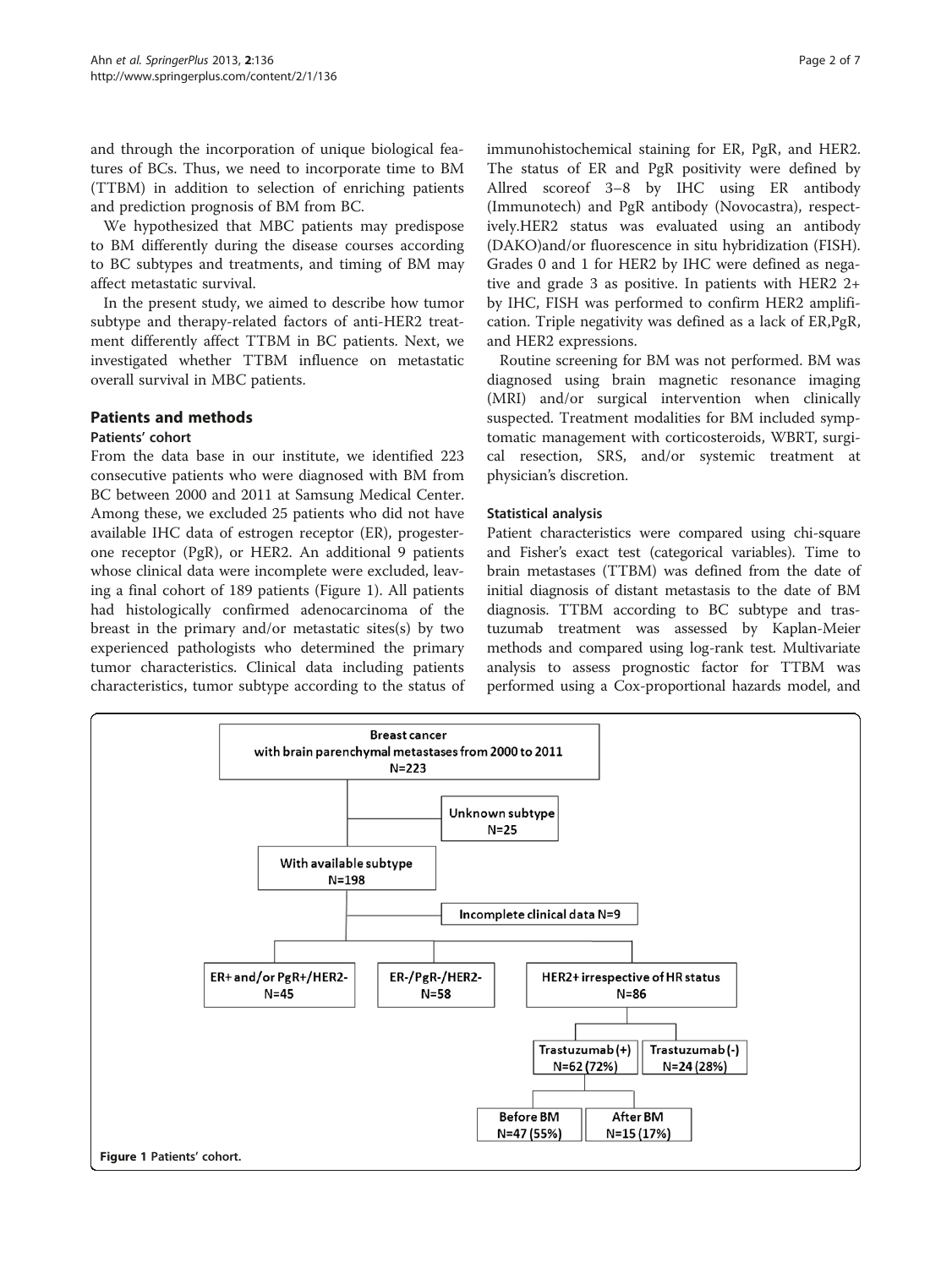the following factors were included in the model: age at initial diagnosis of primary BC, primary metastatic disease, initial metastatic sites including liver, lung, or bone, BC subtypes. BC subtypes were defined as follows: hormone receptor (HR)-positive type was as ER and/or PgR positive with HER2-negative, HER2-positive type wasHER2 positive irrespective of HR status, TN type was defined as lack of ER, PgR, and HER2 expressions. In addition to this, HER2-positive type was divided into two subtypes according to the treatment of trastuzumab (T): HER2 positive with T and HER2-positive without T. Metastatic overall survival (mOS) was defined from the date of initial diagnosis of distant metastases to the date of death. Metastatic OS was assessed by Kaplan-Meier method and compared using log-rank test according to BC subtypes.

## Results

## Patient characteristics

Patient demographics are displayed in Table 1. Median age at diagnosis of BM was 48 years. Eighty-six percent (n=163) of the patients had invasive ductal carcinoma and the remaining had other pathologies. Ten percent  $(n=18)$  of the patients was initially diagnosed as stage IV metastatic disease. Among 189 patients, the proportion of HR-positive/HER2-negaitve, HER2-positive irrespective of HR status, and TNBC was 23.8% (n=45), 46.5% (n=86), and 30.7% (n=58), respectively. Among eighty six HER2-positive patients, thirty seven patients were HR-positive and forty nine patients were HR-negative. Sixty two (72%) of eighty six HER2-positive patients had received anti-HER2 treatment with trastuzumab in their disease course, and the number of patients who received trastuzumab before BM development was forty-seven (55%). Trastuzumab was administered as neoadjuvant treatment in one patient, as adjuvant treatment in twelve patients, and as palliative treatment in remaining patients. Overall survival from initial diagnosis of distant metastases (mOS), and from BM diagnosis (BM-OS) was 23.3 and 9.6 months, respectively.

## Characteristics of BM development according to tumor subtype

We subdivided patients into four groups according to expression of HR and HER2 and trastuzumab administration before BM development. Characteristics according to subtype and trastuzumab treatment are featured in Table [2](#page-3-0). Median age at initial BM diagnosis was younger in TNBC (median 45 years) and HER2-positive without trastuzumab (median 46 years) than HR-positive/HER2-negative patients (median 51 years) and HER2-positive with trastuzumab (median 50 years) (p=0.005). Stage at MBC diagnosis, performance status at BM diagnosis, number of brain metastases, site of initial distant metastasis, proportion of concomitant leptomeningeal seeding at initial BM

diagnosis were not different among the four subgroups. Brain was an initial metastatic site more frequently in TNBC (38%) or HER2-positive without trastuzumab treatment (37%) compared with in HR-positive/HER2-negative (21%) or HER2-positive with trastuzumab administration before BM (21%). Brain was the only metastatic site in TNBC (21%, n=12) more frequently compared with other subtypes (11%, n=15).

#### Time to brain metastases (TTBM)

Times to brain metastases from the primary BC diagnosis or from the metastatic BC were different according to tumor subtype and trastuzumab effect. Median time

Table 1 Baseline characteristics of 189 breast cancer patients with brain metastases

| Characteristics                                           | Total N=189 (%) |  |  |
|-----------------------------------------------------------|-----------------|--|--|
| Median age (range)                                        |                 |  |  |
| at initial diagnosis of distant metastasis                | 46 (25 - 85)    |  |  |
| at initial diagnosis of BM                                | 48 (26-87)      |  |  |
| Menopausal status at initial diagnosis                    |                 |  |  |
| premenopausal                                             | 104 (55%)       |  |  |
| postmenopausal                                            | 42 (22%)        |  |  |
| unknown                                                   | 43 (23%)        |  |  |
| Histology                                                 |                 |  |  |
| Invasive ductal carcinoma                                 | 163 (86%)       |  |  |
| Invasive lobular carcinoma                                | 3(2%)           |  |  |
| Others                                                    | 10 (5%)         |  |  |
| Unknown                                                   | 13 (7%)         |  |  |
| Stage at initial diagnosis                                |                 |  |  |
| /                                                         | 81 (43%)        |  |  |
| $\mathbb{H}$                                              | 76 (40%)        |  |  |
| $\mathsf{IV}$                                             | 18 (10%)        |  |  |
| unknown                                                   | 14 (7%)         |  |  |
| Tumor subtype                                             |                 |  |  |
| HR-positive/HER2-negative                                 | 45 (23%)        |  |  |
| HER2-positive irrespective of HR status                   | 86 (47%)        |  |  |
| <b>TNBC</b>                                               | 58 (31%)        |  |  |
| AntiHER2 Treatment among HER2-positive<br>patients (N=86) |                 |  |  |
| Before BM diagnosis                                       | 47 (51%)        |  |  |
| as an adjuvant treatment                                  | 12              |  |  |
| as a neoadjuvant treatment                                | 1               |  |  |
| as a palliative treatment                                 | 34              |  |  |
| After BM diagnosis                                        | 15 (17%)        |  |  |
| No anti-HER2 treatment                                    | 24 (32%)        |  |  |
| Overall Survival, median months                           |                 |  |  |
| from initial distant metastases (mOS)                     | 23.3            |  |  |
| from initial BM diagnosis (BM-OS)                         | 9.6             |  |  |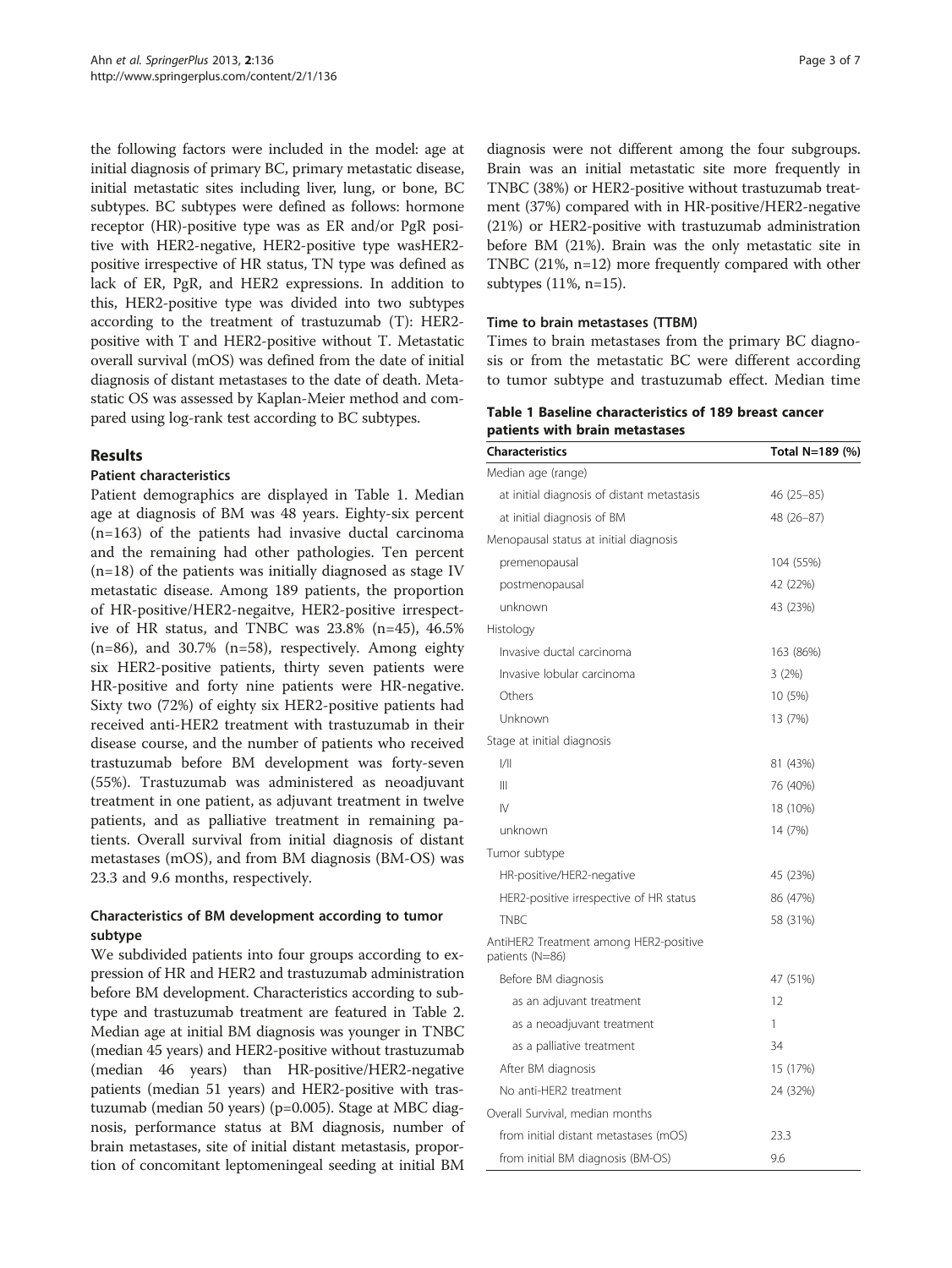|                                               | HR-positive/HER2-<br>negative (N=45) | <b>HER2-positive</b> |                   | $TNBC+$    | P-value |
|-----------------------------------------------|--------------------------------------|----------------------|-------------------|------------|---------|
|                                               |                                      | Without $T^*$ (N=39) | With $T^*$ (N=47) | $(N=58)$   |         |
| Age, median (range)                           |                                      |                      |                   |            |         |
| At initial distant mets                       | 49 (30-85)                           | $45(25-68)$          | $46(33-66)$       | 44 (26-65) | 0.145   |
| At BM diagnosis                               | 51 (30-87)                           | 46 (26-70)           | $50(34-67)$       | 45 (26-67) | 0.005   |
| Stage at initial diagnosis                    |                                      |                      |                   |            | 0.088   |
| 1/11                                          | 27 (61%)                             | 14 (38%)             | 15 (30%)          | 25 (43%)   |         |
| $\mathbb{H}$                                  | 11 (23%)                             | 19 (48%)             | 22 (48%)          | 24 (41%)   |         |
| $\mathsf{IV}$                                 | 4 (9%)                               | $1(2\%)$             | 7(15%)            | 6 (10%)    |         |
| unknown                                       | 3(7%)                                | 5 (12%)              | 3(7%)             | 3(5%)      |         |
| Brain as initial metastatic site              | 9(21%)                               | 15 (37%)             | 10 (21%)          | 22 (38%)   | 0.112   |
| Brain, the only metastatic site               | 5 (11%)                              | 4 (10%)              | 6 (13%)           | 12 (21%)   | 0.142   |
| Site of initial distant metastasis            |                                      |                      |                   |            |         |
| Bone                                          | 18 (47%)                             | 18 (50%)             | 15 (44%)          | 21 (38%)   | 0.705   |
| Lung                                          | 14 (37%)                             | 14 (39%)             | 11 (32%)          | 26 (47%)   | 0.535   |
| Liver                                         | 5 (13%)                              | 6 (17%)              | 13 (38%)          | 8 (15%)    | 0.036   |
| Pleura                                        | 7(18%)                               | 5 (13%)              | 5(16%)            | 8 (15%)    | 0.936   |
| LMS <sup>#</sup> at BM diagnosis              | 7 (17%)                              | 6 (15%)              | 6(16%)            | 12 (21%)   | 0.824   |
| ECOG PS at BM diagnosis                       |                                      |                      |                   |            | 0.482   |
| $0 - 1$                                       | 32 (72%)                             | 27 (69%)             | 33 (70%)          | 35 (60%)   |         |
| 2                                             | 5 (12%)                              | 6(16%)               | 10 (22%)          | 13 (22%)   |         |
| $3 - 4$                                       | 8 (19%)                              | 5(14%)               | 4 (9%)            | 10 (17%)   |         |
| Number of brain metastasis                    |                                      |                      |                   |            | 0.430   |
| $\mathbf{1}$                                  | 16 (36%)                             | 10 (26%)             | 8 (17%)           | 17 (29%)   |         |
| $2 - 3$                                       | 3(7%)                                | 8(21%)               | 8 (17%)           | 9(16%)     |         |
| $\geq$ 3                                      | 24 (53%)                             | 20 (51%)             | 31 (66%)          | 31 (53%)   |         |
| missing                                       | 2(4%)                                | 1(3%)                | $O(0\%)$          | $1(2\%)$   |         |
| Extracranial systemic control at BM diagnosis |                                      |                      |                   |            | 0.122   |
| PR/SD                                         | 7 (16%)                              | 6 (15%)              | 16 (34%)          | 9(16%)     |         |
| PD                                            | 27 (60%)                             | 25 (64%)             | 20 (43%)          | 37 (64%)   |         |
| No other systemic mets.                       | 5 (11%)                              | 4 (10%)              | 6 (13%)           | 12 (21%)   |         |
| unknown                                       | 6 (13%)                              | 4 (10%)              | 5 (11%)           | $0(0\%)$   |         |

#### <span id="page-3-0"></span>Table 2 Characteristics of brain metastases according to breast cancer subtype and trastuzumab treatment before brain metastases development

 $\hbox{}^\ast$ T; trastuzumab,  $\hbox{}^\dag\textsf{T}$ NBC; triple negative breast cancer,  $\hbox{}^\dag\textsf{LMS}$ ; leptomeningeal seeding.

to brain metastases from initial diagnosis of primary BC was 19.9 months in TNBC, 32.1 months in HER2 positive without trastuzumab, 35.4 months in HER2 positive with trastuzumab, and 59.8 months in HRpositive/HER2-negative patients, respectively (p<0.001, Figure [2A](#page-4-0)). Median time to brain metastases from diagnosis of distant metastases was 2.9 months in TNBC, 5.8 months in HER2-positive without trastuzumab, 13.7 months in HER2-positive with trastuzumab, 17.5 months with HR-positive/HER2-negative, respectively (p=0.001, Figure [2](#page-4-0)B).

In multivariate analysis, HER2-positive without trastuzumab (hazard ratio 1.892, p=0.008) and TNBC (hazard ratio 1.652, p=0.023) were independent prognostic factors for shorter TTBM compared with HR-positive/ HER2-negative subtype. Patients presenting with bone metastases as first distant metastatic sites was associated with longer TTBM (hazard ratio 0.695, p=0.033), significantly. Age and primary metastatic disease, were not associated with TTBM in multivariate analysis (Table [3](#page-4-0)).

## Metastatic overall survival according to BC subtypes and trastuzuamb effect

Metastatic overall survivals from the date of diagnosis of distant metastasis to death were significantly different according to the four BC subtypes incorporated with trastuzumab effect (Figure [3](#page-4-0)). Median time to death from distant metastases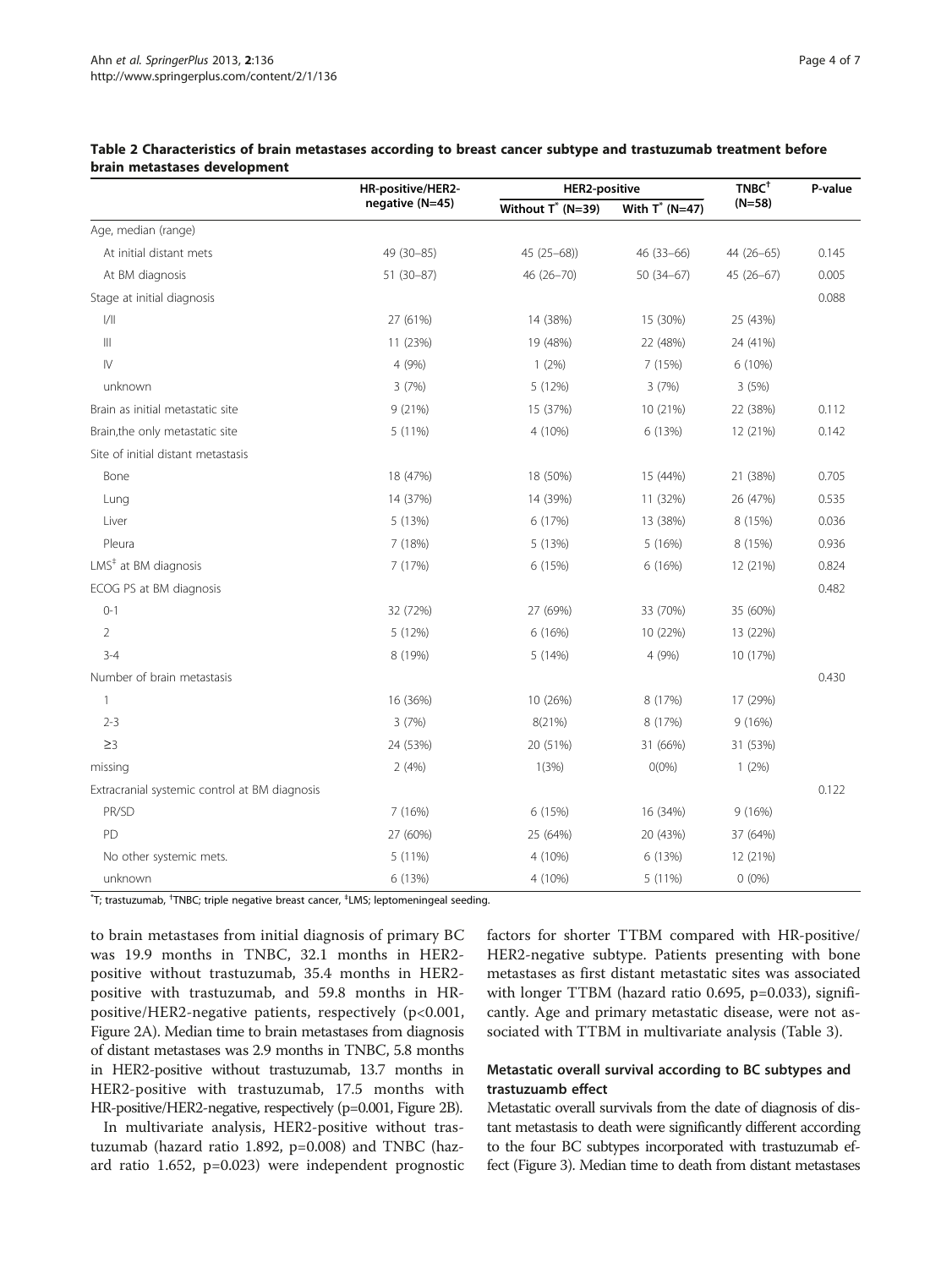<span id="page-4-0"></span>

(mOS) was 17.6 months in TNBC, 19.1 months in HER2 positive without trastuzumab, 26.9 months in HER2-positive with trastuzumab, and 33.2 months in HR-positive/HER2 negative patients, respectively (p=0.020, Figure 3). In multivariate analysis, HER2-positive without trastuzumab (hazard ratio 1.725, p=0.002) and TNBC (hazard ratio 1.579, p=0.022) were independent risk factors for worse metastatic OS compared with HR-positive/HER2-negative subtype.

## Discussion

Recent improvements of systemic treatments including new cytotoxic agents and third generation aromatase inhibitors (AI) have brought to longer survival in patients

Table 3 Cox-regression multivariate analysis of predictive factors for time to brain metastases (TTBM) from initial distant metastases

| <b>Characteristics</b>                         | HR (95% C.I.)                | P-value<br>0.863 |  |
|------------------------------------------------|------------------------------|------------------|--|
| Age at first diagnosis<br>of primary disease   | 1.001 (0.985-1.018)          |                  |  |
| Stage IV at initial diagnosis<br>of primary BC | $0.843$ $(0.475 - 1.495)$    | 0.559            |  |
| Site of initial distant metastases             |                              |                  |  |
| Bone                                           | $0.695(0.498-0.969)$         | 0.033            |  |
| Lung                                           | 1.138 (0.811-1.597)          | 0.453            |  |
| l iver                                         | 1.431 (0.934-2.190)          | 0.099            |  |
| Subtype with trastuzumab effect                |                              |                  |  |
| HR-positive/HER2-negative                      | reference                    |                  |  |
| HER2-positive withoutTrastuzumab               | 1.892 (1.177-3.040)          | 0.008            |  |
| HER2-positive with Trastuzumab                 | 1.064 (0.650-1.741)<br>0.656 |                  |  |
| <b>TNBC</b>                                    | 1.652 (1.071-2.546)          | 0.023            |  |

with MBC. Prominently, incorporation of targeted therapies, such as trastuzumab, in HER2-positive BC has changed the natural history of this disease, prolonging survival. Consequently, many women now survive long enough to develop CNS disease. It also has emphasized local treatment modalities, such as whole brain radiation, stereotactic surgery, and tumor removal (Chargari et al. [2010](#page-5-0); Suh [2010;](#page-6-0) Kased et al. [2009;](#page-6-0) Muacevic et al. [2004](#page-6-0)).

With BM occurring as the result of poor systemic disease control, predicting the timing of BM development may provide rationale for early intervention and treating

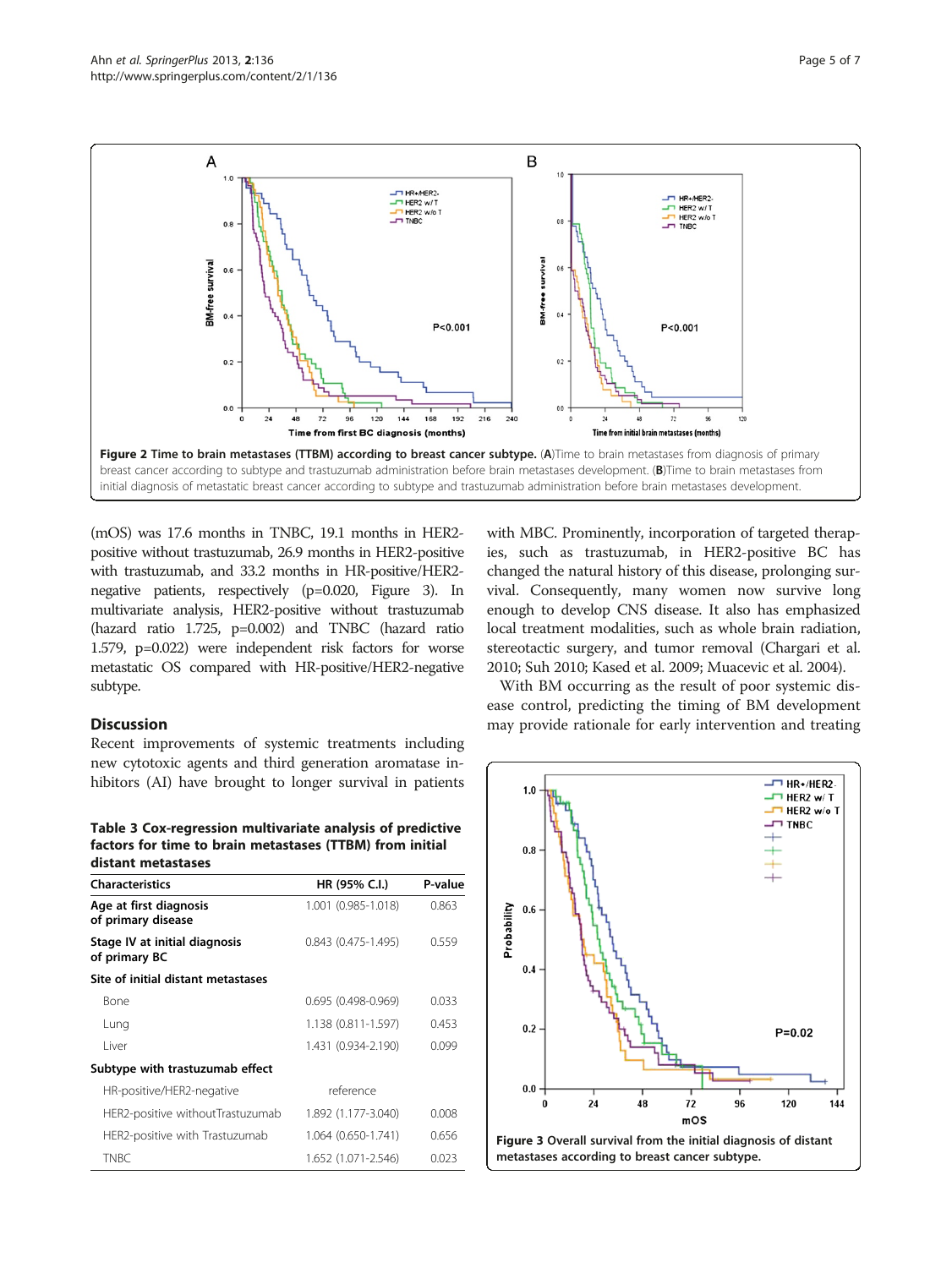<span id="page-5-0"></span>BM considering prognostic stratification of BM. This retrospective single-center study analyzing TTBM according to BC subtype and anti-HER2 treatment trastuzumab was based on a relatively large cohort of patients with BM from BC. The distributions of HER2-positive and TNBC among BM patients from BC were higher than in those of the general proportion of BC patients, which reflects predilection to BM of HER2-positive and TNBC BCs (Slimane et al. [2004](#page-6-0); Sanna et al. [2007;](#page-6-0) Ryberg et al. [2005](#page-6-0); Lin et al. [2008](#page-6-0); Heitz et al. [2009](#page-6-0); Pestalozzi et al. [2006\)](#page-6-0). In terms of TTBM from initial diagnosis of metastatic disease, median TTBM was significantly shorter in TNBC patients (2.9 months) and HER2-positive without trastruzumab treatment (5.8 months) compared patients with HRpositive/HER2-negative (17.5 months) or HER2-positive patients who received trastuzumab (13.7 months). This propensity of HER2-positive and TNBC to early BM occurrence is consistent with previous studies by Heitz et al. ([2009](#page-6-0)).This result is also supported by other translational results (Sarrio et al. [2008;](#page-6-0) Lin et al. [2004;](#page-6-0) Duchnowska et al. [2009](#page-6-0)). However, they did not investigate anti-HER2 treatment effect on TTBM. In the present study, TTBM from initial primary BC was not different according to trastuzumab treatment but TTBM from initial diagnosis of distant metastases was significantly longer in HER2-positive patients with trastuzumab treatment. In multivariate analysis, both HER2 positive without trastuzumab treatment and TNBC were independently associated with earlier BM occurrence.

Prognostic model for BM from BC patients were reported and there is biologic evidence for higher propensity for BM in HER2-positive and TNBC patients (Ahn et al. 2012; Heitz et al. [2009;](#page-6-0) Sperduto et al. [2012\)](#page-6-0), although routine screening of BM for high risk patients did not show definite survival benefit (Niwinska et al. [2007](#page-6-0)). While general therapeutic nihilism should be avoided, it is still important to recognize that the number of BM, the extent of the systemic disease, and also the BC subtype have to be taken into account when choosing individual treatment regimens. Finally, special emphasis will be put on established and future approaches to prevent BM. Incorporation of TTBM to prediction of prognosis in BM from BC patients may facilitate screening at most risky period, potential development of possible prophylactic strategies, and choice of treatment modalities, which are ready for prospective clinical trial.

This study is limited in that the study population is not the entire patients with BC diagnosis, but the patients who diagnosed with BM from BC, and therefore we could not evaluate the actual incidence of BM exactly. Instead, we have evaluated the TTBM from the time of first diagnosis of metastatic BC according to subtype and targeted treatment among BM patients.

Considering high cost of screening brain MRI, the prospective clinical trial selecting the patients' population at high risk of BM who has significant benefit from screening and treating asymptomatic BM is crucial. Given that over 50% of BM in HER2-positive and TNBC occur in the first year after diagnosis of metastatic BC in this study which is compatible with previous reports (Heitz et al. [2009](#page-6-0)), it might be reasonable to confine candidates to screen asymptomatic BM to HER2-positive and TNBC population, for more risky period after initial diagnosis of metastatic disease, and screening should be considered incorporated with systemic disease control. Moreover, in these cases of BM development with well controlled extracranial systemic disease, the optimal treatment strategy is questionable whether systemic chemotherapy regimen should be changed or maintained and how local therapy should be combined with systemic treatments, especially for patients with BM as the only progression site.

#### Conclusions

The present study identified HER2-positiveBC without trastuzumab treatment and TNBC as independent risk factors for shorter TTBM from the initial distant metastasis. Incorporating prognostic index, TTBM may provide the rational approach to plan prospective clinical trial whether there is a population in which screening at most risky period or potential prophylactic strategies for BM could have clinical benefit.

#### Competing interests

The authors have nothing to declare.

#### Authors' contribution

HKA collected, analyzed data and wrote manuscript; YHP designed the research, analyzed data, wrote and revised manuscript; SJL, SP, CHM participated in the data collection; WP, DHC, SJH, JSA performed patient provision; YHI designed the research, analyzed data, wrote and revised manuscript. All authors read and approved the final manuscript. HKA and YHP contributed equally to this study.

#### Author details

<sup>1</sup> Division of Hematology-Oncology, Department of Medicine Samsung Medical Center, Sungkyunkwan University School of Medicine, 50 Irwondong, Gangnam-gu Seoul 135-710, Korea. <sup>2</sup>Radiation Oncology, Samsung Medical Center, Sungkyunkwan University School of Medicine, Seoul, Korea.

#### Received: 22 January 2013 Accepted: 24 January 2013 Published: 28 March 2013

#### References

- Ahn HK, Lee S, Park YH, Sohn JH, Jo JC, Ahn JH, Jung KH, Park S, Cho EY, Lee JI, Park W, Choi DH, Huh SJ, Ahn JS, Kim SB, Im YH (2012) Prediction of outcomes for patients with brain parenchymal metastases from breast cancer (BC): a new BC-specific prognostic model and a nomogram. Neuro Oncol.
- Al-Shamy G, Sawaya R (2009) Management of brain metastases: the indispensable role of surgery. J Neurooncol 92(3):275–282. doi[:10.1007/](http://dx.doi.org/10.1007/s11060-009-9839-y) [s11060-009-9839-y](http://dx.doi.org/10.1007/s11060-009-9839-y)
- Chargari C, Campana F, Pierga JY, Vedrine L, Ricard D, Le Moulec S, Fourquet A, Kirova YM (2010) Whole-brain radiation therapy in breast cancer patients with brain metastases. Nat Rev Clin Oncol 7(11):632–640. doi[:10.1038/](http://dx.doi.org/10.1038/nrclinonc.2010.119) [nrclinonc.2010.119](http://dx.doi.org/10.1038/nrclinonc.2010.119)